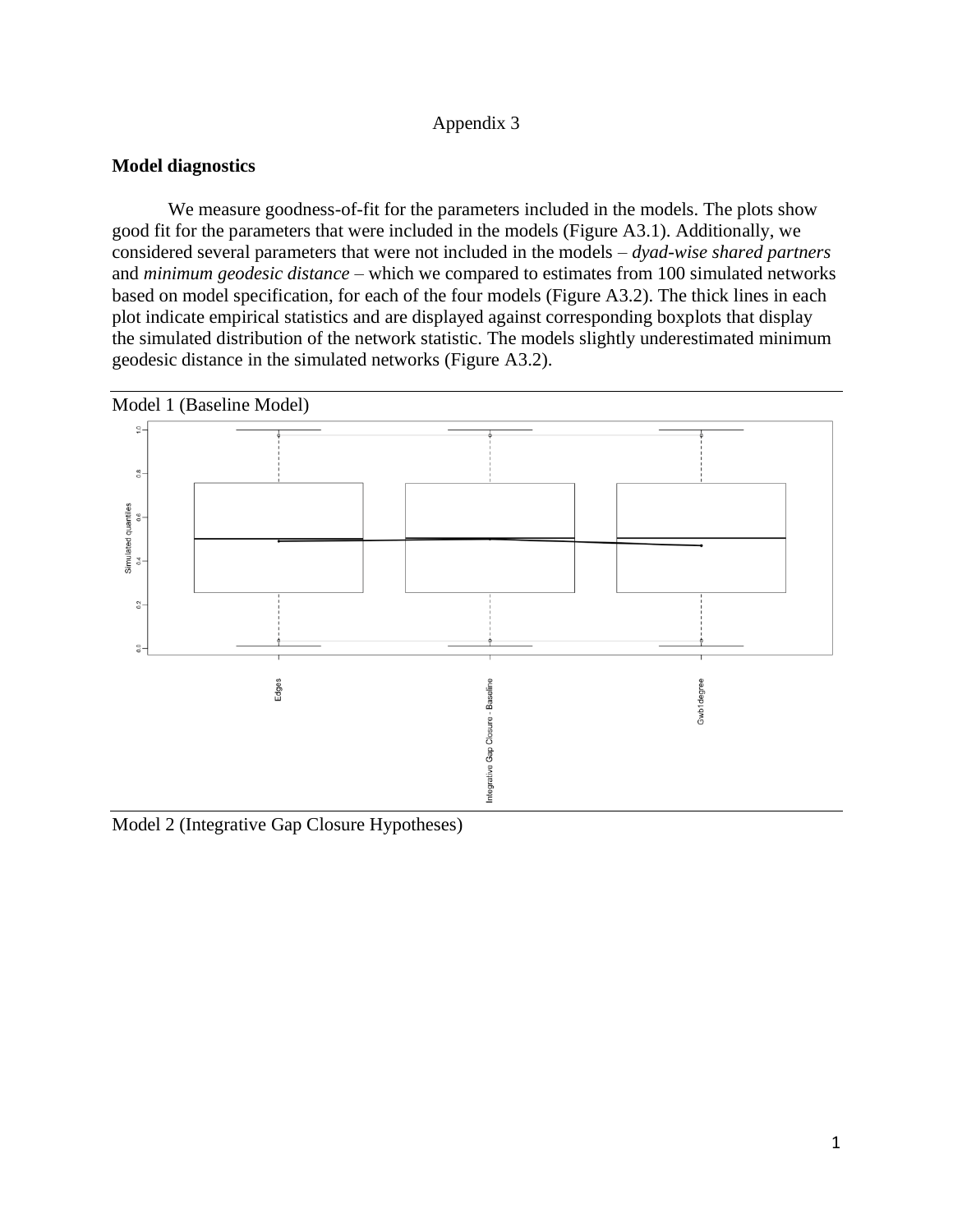

Model 3 (Actor Type Effects)

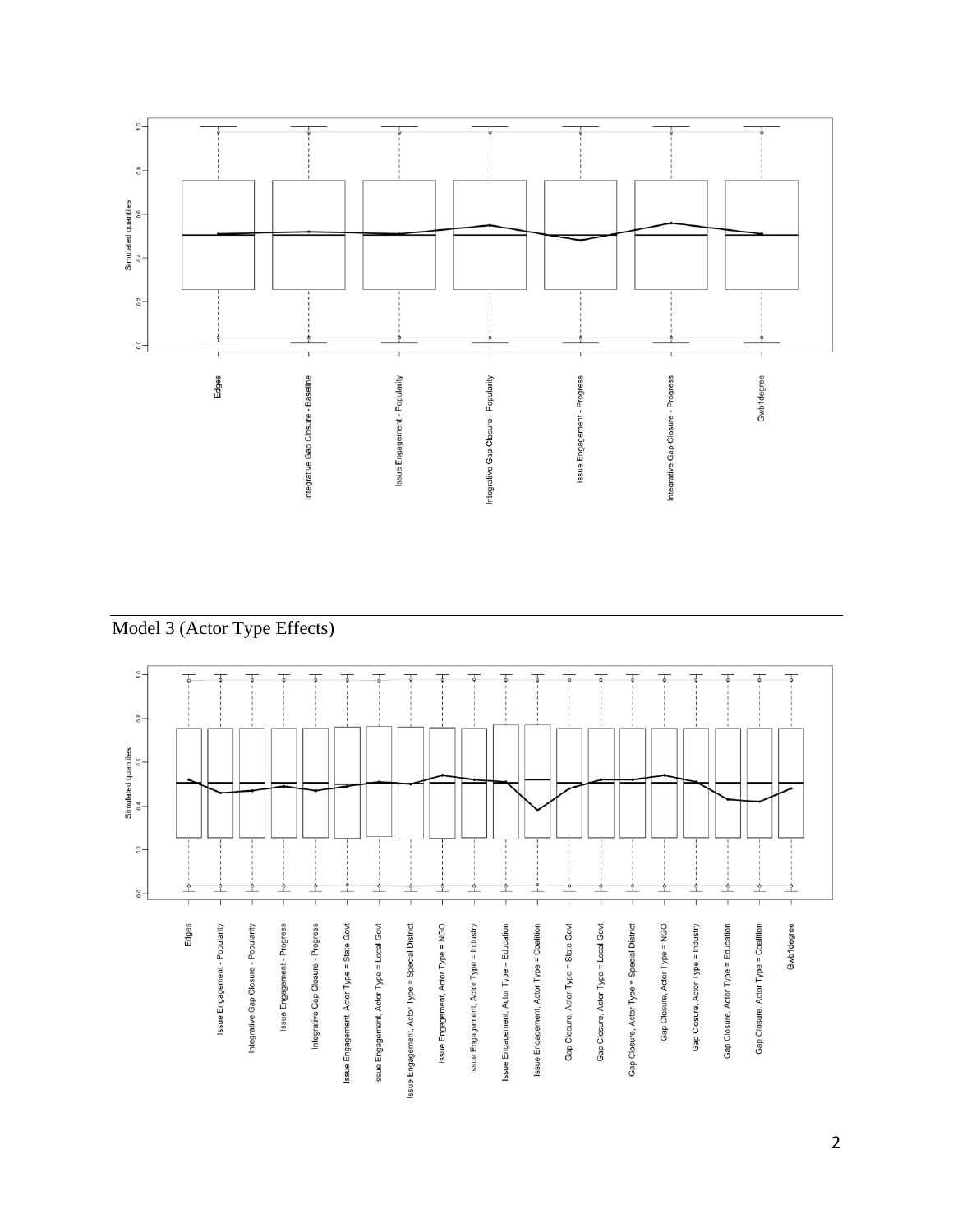## Model 4 (Actor Scope Effects)



Figure A3.1: Goodness of fit for model parameters.





Model 2 (Integrative Gap Closure Hypotheses)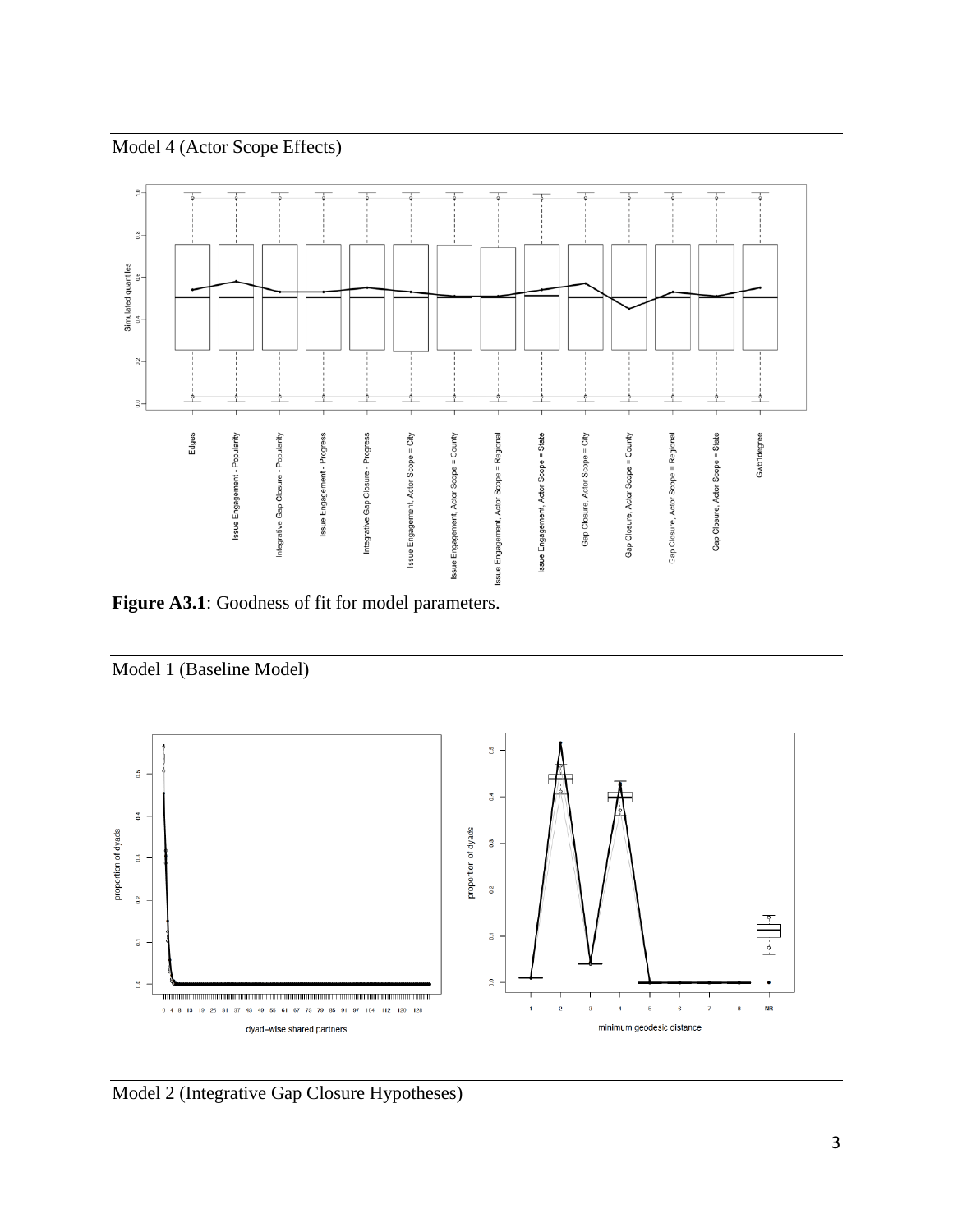

Model 3 (Actor Type Effects)



Model 4 (Actor Scope Effects)